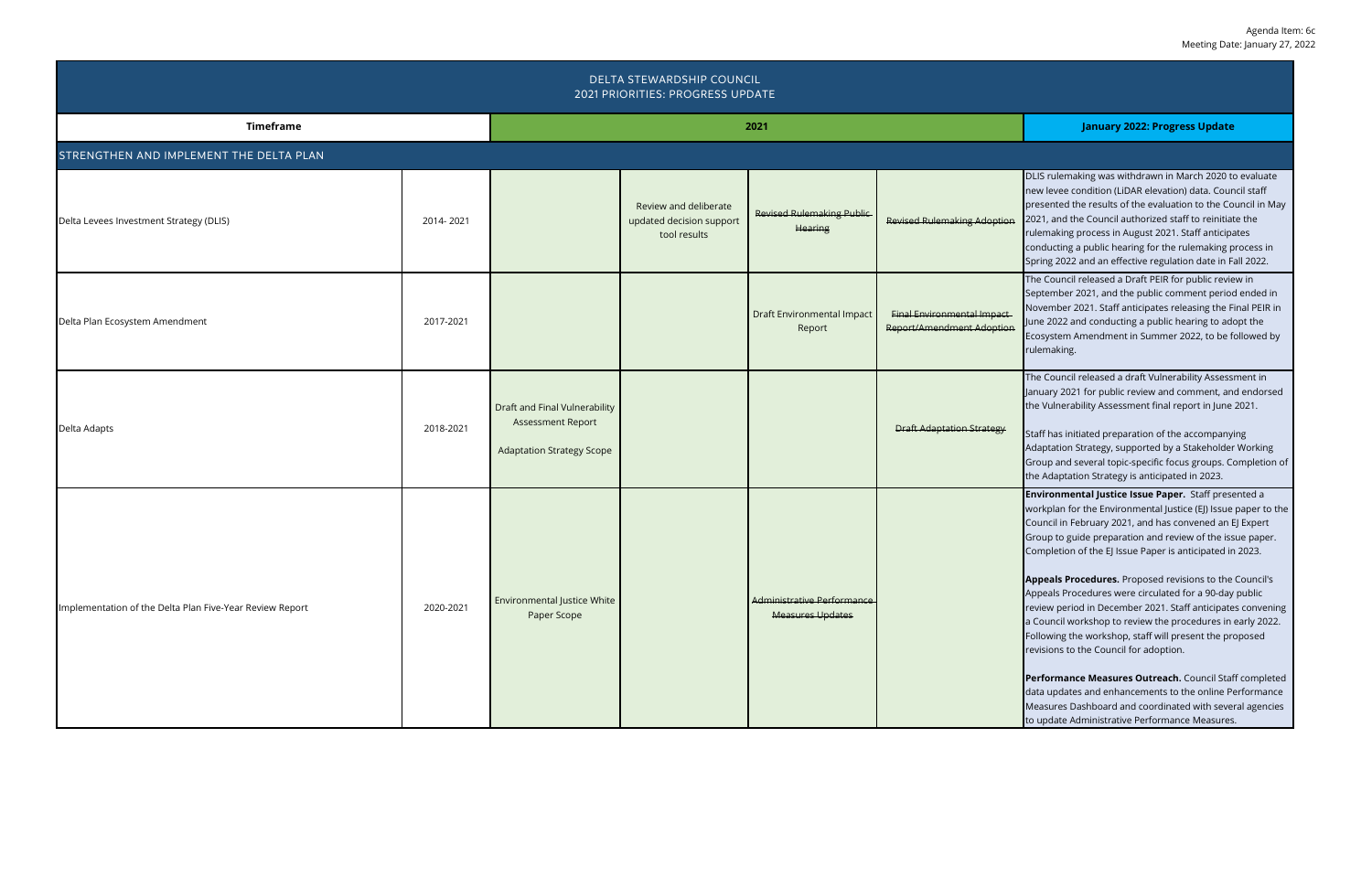| <b>Timeframe</b>                                        |         | 2021                                                                       |  |  |  | <b>January 2022: Progress Update</b>                                                                                                                                                                                                                                                                                                                                                                                                                                                                                                                                                                                                                                                                                                                                                                                                                                                                                                                                                                          |
|---------------------------------------------------------|---------|----------------------------------------------------------------------------|--|--|--|---------------------------------------------------------------------------------------------------------------------------------------------------------------------------------------------------------------------------------------------------------------------------------------------------------------------------------------------------------------------------------------------------------------------------------------------------------------------------------------------------------------------------------------------------------------------------------------------------------------------------------------------------------------------------------------------------------------------------------------------------------------------------------------------------------------------------------------------------------------------------------------------------------------------------------------------------------------------------------------------------------------|
| Delta Plan Interagency Implementation Committee (DPIIC) | Ongoing |                                                                            |  |  |  | DPIIC met virtually in March, July, and October. The March<br>meeting focused on nature-based climate adaptation and the<br>creation of an interagency task force to help refine<br>recommendations related to the Delta Independent Science<br>Board's Science Needs Assessment. The July meeting<br>featured a panel on ecosystem-based management during<br>drought and science updates related to the Science Action<br>Agenda, social science integration, and the Delta Crosscut<br>Budget. The October meeting continued the discussion on<br>ecosystem-based management during drought with a multi-<br>agency panel as well as endorsement of the formation of the<br><b>DPIIC Restoration Subcommittee.</b>                                                                                                                                                                                                                                                                                         |
| <b>Covered Actions</b>                                  | Ongoing | Covered action early consultation, certifications, and appeals as received |  |  |  | In 2021, the Council received 10 certifications of consistency<br>for covered actions. Appeals were submitted by four parties<br>for DWR's Lookout Slough Habitat Restoration Project. The<br>Council's findings remanded this covered action in part, on<br>the issues of best available science used to estimate<br>recreational use and project siting for recreational access to<br>address Delta as Place considerations. The Council conducted<br>hearings on this appeal in May 2021 and July 2021, and DWR<br>submitted a recertification for this project in December 2021.<br>Additionally, Council staff distributed 16 detailed comment<br>letters to identify potential covered actions and to ensure<br>state and local agencies are aware of the Delta Plan's<br>requirements and how they may apply to their work. This<br>outreach is part of our early consultation process, which<br>successfully engages state and local agencies regarding<br>certification of consistency requirements. |